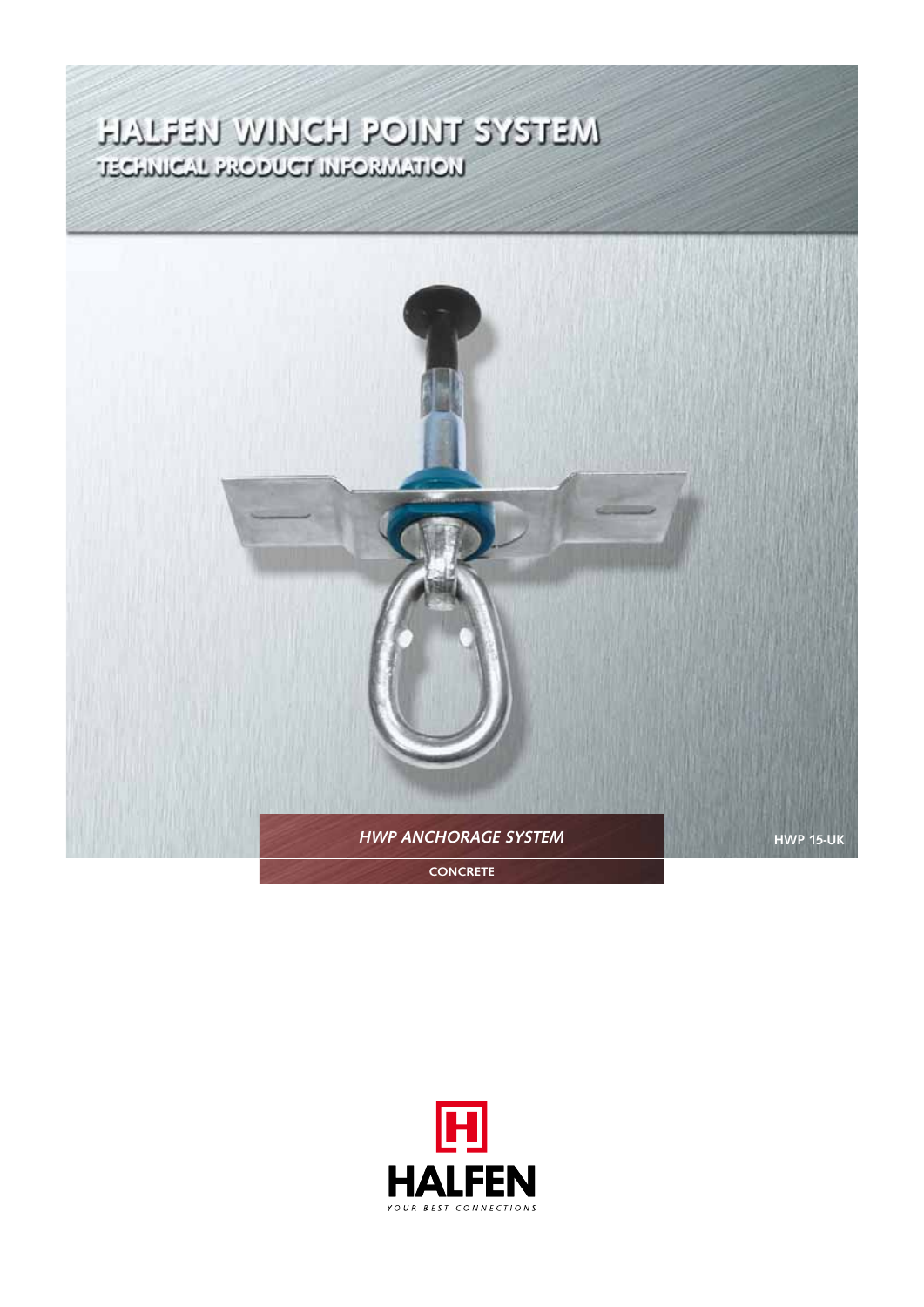# HALFEN HD LIFTING SYSTEM

## HWP Winch Point Connection

# 6367 HD Rotary Eye

Lifting eye connections are commonly required at the top of elevator shafts to provide an anchorage/hoisting point for lift installation, maintenance and repair. Winch points may also be required in the concrete structure for the installation and maintenance of escalators, stair units, water pumps, and other mechanical and electrical services.

The HALFEN HD Rotary Eye used in conjunction with a cast-in HD Lifting Anchor and Nailing Plate provides a versatile and reliable fixing for this type of application, which can be fully removed if required.

The standard HD Rotary Eye has a 4 tonne SWL (other load classes available on request) and is fully rotatable around the base – this prevents the threaded connection from working free and allows the eye to align with the direction of pull.

In addition, the eyelet pivots 180° around the centre to accommodate angular forces. Combined with the cast in HD Anchor and Nailing Plate, the system enables highly efficient load transfer into the concrete structure.

Once installed the 4 tonne capacity eye projects just 135mm from the concrete soffit - this small form factor enables use in tighter spaces where headroom is restricted.



 $\epsilon$ VDI/BV-BS 6205

Both the HALFEN HD cast in anchors and the HD Rotary Eyes are fully CE marked in conformance with CPR regulations, providing a complete CE approved assembly in line with harmonised standards.

HALFEN anchors also meet the requirements of the European machine guidelines (MD) 2006/42/EC that define the required steel load capacity for transport systems, as well as the requirements of VDI/BV-BS regulation 6205 ensuring safe use of transport anchor systems and resistance values for cast in inserts.



360°

HD

180°

HD ö 45°

- Locking plates available to prevent any loosening of the thread once installed
- Rotatable base and pivoting eye cope with loads in all directions
- Flat sections on the rotatory head allow for easy assembly and disassembly using a suitable wrench
- Galvanised coating is free of Chromium IV for environmentally friendly corrosion protection
- Rotary mechanism allows for smooth rotation even under load
- Safe working loads up to 25 tonnes available on request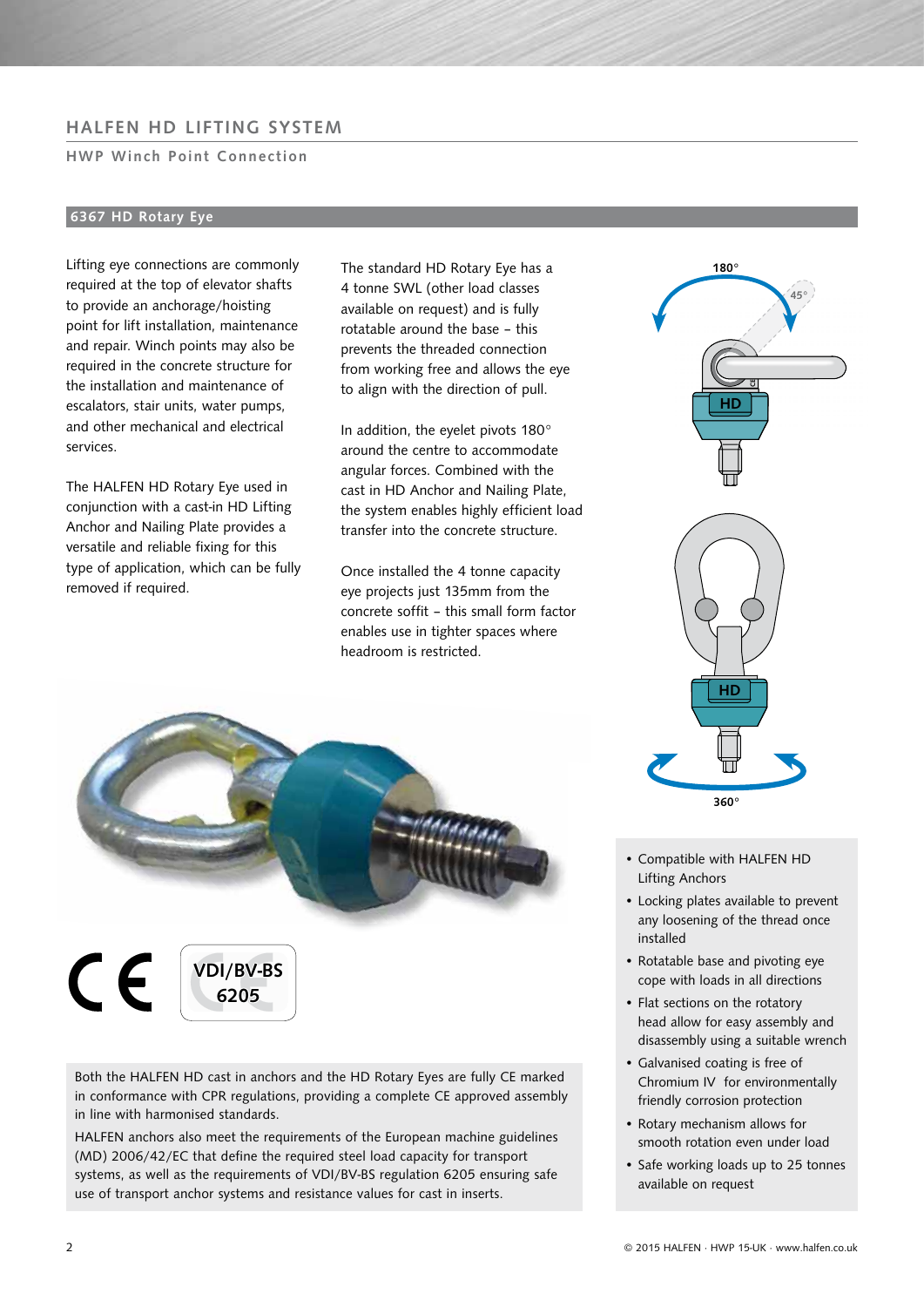# HALFEN HD LIFTING SYSTEM

## HWP Winch Point Connection

## Installation and maintenance of the HD winch point connection

The HALFEN Winch Point connection (HWP) is comprised of a HD Rotary Eye screwed into a HD Lifting Anchor. The insert must be cast into the concrete soffit with the associated HD Nailing Plate, a suitable distance from the concrete edges. The HD Nailing Plate creates a recess in the concrete in which the tapered base of the lifting eye fits – this ensures full bearing of the rotary base with the concrete structure, and guarantees the correct alignment of the insert. Information regarding HD Anchors and their installation can be found in the HALFEN 'HD Lifting System' catalogue.

All HD Anchors are colour coded for easy identification of the load capacity. Following installation of the eye, HALFEN recommend proof load testing the assembly before first use and annually thereafter. The eye can then be labelled to denote it has been tested.

In accordance with safe working practices this type of installation should be visually inspected before each use to check for signs of damage or corrosion, and to ensure that the thread of the lifting eye is fully engaged in the socket.

#### HD winch point connection assembly



6360-4-125 HD Short Anchor 6358-20 HD Nailing Plate 6367-20 HD Rotary Eye HDLP-4 Locking Plate

To order the complete 4 tonne capacity kit (including items 1-4 above plus expansion bolt fixings for the locking plate) use order code HWP-4



All HALFEN HD Rotary Eyes are supplied with test certificates confirming the eye was tested to twice its nominal load capacity.

The eyelet of each HD Rotary Eye is stamped with a unique identification number that is referenced on the test certification.

Although the rotatable base of the Swivel Lifting Eye prevents the thread from working free, an additional locking plate can be used if required. The HALFEN HDLP locking plate is slotted over the eye and drilled and fixed to the soffit using M8 expansion bolts to prevent any unscrewing of the thread and provide an additional layer of safety.

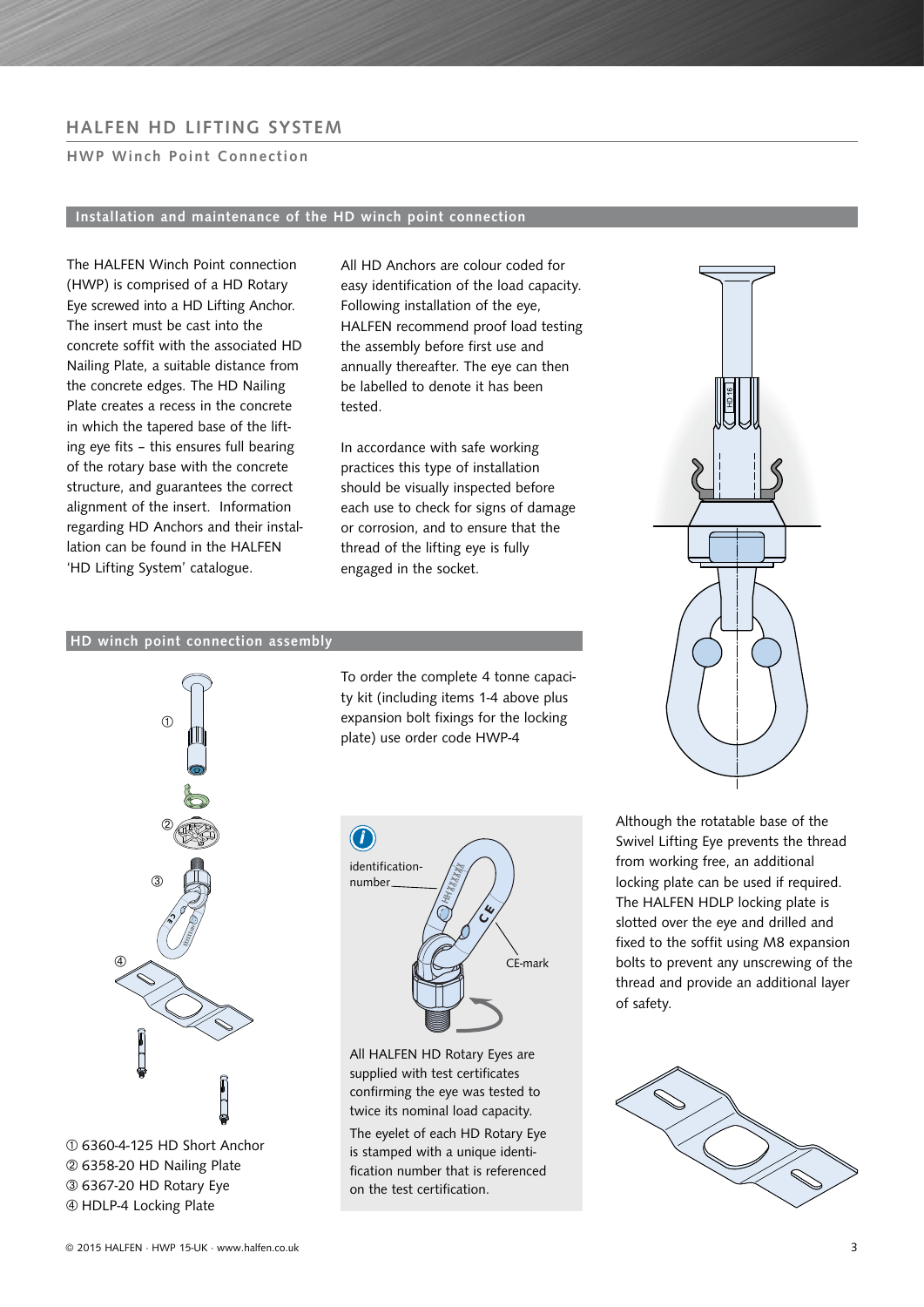# HALFEN HD LIFTING SYSTEM

### HWP Winch Point Connection

## Installation of the HD Anchor

The standard HWP connection utilises a 6360-4-125 HD Short Anchor as a cast in fixing point for installing the HD Rotary Eye. This anchor is suitable for the majority of applications as it operates in thin slabs (170 mm minimum slab depth), and achieves the full 4 tonne tensile capacity in 35N/mm² concrete.

The anchor should be installed a minimum of 250mm from the slab edges, with a distance of 375mm maintained between anchors. For diagonal load connections where the angle of pull is between 10° and 45° from vertical, the anchors must be installed with additional reinforcement stirrups as outlined in the table below.

For shear load applications (i.e. when the angle of pull exceeds 45° from vertical), please consult HALFEN.



| Dimensions and reinforcements – HD Short anchor                                                                                              |                   |                        |                    |                        |                                       |              |      |                               |                                                                 |                              |      |     |                                                                   |              |
|----------------------------------------------------------------------------------------------------------------------------------------------|-------------------|------------------------|--------------------|------------------------|---------------------------------------|--------------|------|-------------------------------|-----------------------------------------------------------------|------------------------------|------|-----|-------------------------------------------------------------------|--------------|
| Load                                                                                                                                         | Article<br>number | Order no.<br>0740.130- | Article<br>number  | Order no.<br>0740.130- | <b>Dimensions</b><br>HD Short anchors |              |      | Main<br>reinforcement<br>mesh | Required additional reinforcement 3<br>for shear load up to 45° |                              |      |     |                                                                   |              |
| class                                                                                                                                        |                   |                        |                    |                        |                                       |              |      | both sides                    |                                                                 | $I_{s1} \otimes \text{[mm]}$ |      |     |                                                                   |              |
|                                                                                                                                              | zinc-<br>plated   |                        | stainless steel A4 |                        | Rd                                    | $d_1 \oplus$ | [mm] | e<br>[mm]                     | mm <sup>2</sup> /m                                              | $d_{s1}$                     |      |     | 15 25 35<br>N/mm <sup>2</sup> N/mm <sup>2</sup> N/mm <sup>2</sup> | $d_{\rm br}$ |
| 4.0                                                                                                                                          | 6360-4.0-125      | 00019                  | 6360-4.0-125 A4    | 00023                  | <b>20</b>                             | 27(26)       | 125  | 42                            | 188                                                             | 14                           | 1020 | 860 | 750                                                               | 40           |
| @ Carollar discrete containing and the CACO for advanced discrete in the COEF (according to backled). Delivery is calculated as confirmation |                   |                        |                    |                        |                                       |              |      |                               |                                                                 |                              |      |     |                                                                   |              |

selected sleeve diameter in S355 (see values in brackets). Delivery is subject to

Elongated length

Diagonal load reinforcement must be installed with direct contact to the socket.

For this application it is irrelevant if the minimal bending roll diameter is below requirement.

| Load capacity - HD Short anchor                                                                                                                         |                   |            |                                                    |                                                      |                                                                                                                                                                                      |      |      |                                   |                                                                                                                                                                                                                |      |    |  |
|---------------------------------------------------------------------------------------------------------------------------------------------------------|-------------------|------------|----------------------------------------------------|------------------------------------------------------|--------------------------------------------------------------------------------------------------------------------------------------------------------------------------------------|------|------|-----------------------------------|----------------------------------------------------------------------------------------------------------------------------------------------------------------------------------------------------------------|------|----|--|
| Load<br>class                                                                                                                                           | Article<br>number | er<br>[mm] | Anchor layout<br>$\circled{4}$<br>$ez$ min<br>[mm] | Increased<br>slab thickness<br>$B \circledcirc$ [mm] | Load capacity [kN]<br>at concrete compression strength $f_{ci}$<br>for axial and shear load up to $45^{\circ}$<br>$25 \text{ N/mm}^2$ 35 N/mm <sup>2</sup><br>$15$ N/mm <sup>2</sup> |      |      | Minimal-<br>$B \circledcirc$ [mm] | Load capacity [kN]<br>slab thickness at concrete compression strength f <sub>ci</sub> for<br>axial load and diagonal load up to 45°<br>$25$ N/mm <sup>2</sup><br>$15 \text{ N/mm}^2$<br>$35$ N/mm <sup>2</sup> |      |    |  |
|                                                                                                                                                         |                   |            |                                                    |                                                      |                                                                                                                                                                                      |      |      |                                   |                                                                                                                                                                                                                |      |    |  |
| 4.0                                                                                                                                                     | 6360-4.0-125      | 250        | 375                                                | 220                                                  | 31.2                                                                                                                                                                                 | 40.0 | 40.0 | 170                               | 25.3                                                                                                                                                                                                           | 32.6 | 40 |  |
| $\circledA$ e <sub>r</sub> = edge distance (e <sub>r</sub> applies to axial load; for diagonal load, see reinforcement); e <sub>z</sub> = axial spacing |                   |            |                                                    |                                                      |                                                                                                                                                                                      |      |      |                                   |                                                                                                                                                                                                                |      |    |  |

 $\circledast$  The values for intermediate slab thicknesses may be interpolated.  $f_{\rm ci}$  = cube concrete strength at time of lifting





Diagonal loads up to 45° require 2 no. diagonal load stirrups to be installed in contact with the barrel of the anchor. Stirrups are placed in opposite directions to each other as illustrated. Reinforcement surrounding lifting anchors must be provided on site.

Diagonal load stirrups are not required if the axial load does not deviate beyond 10° from vertical.